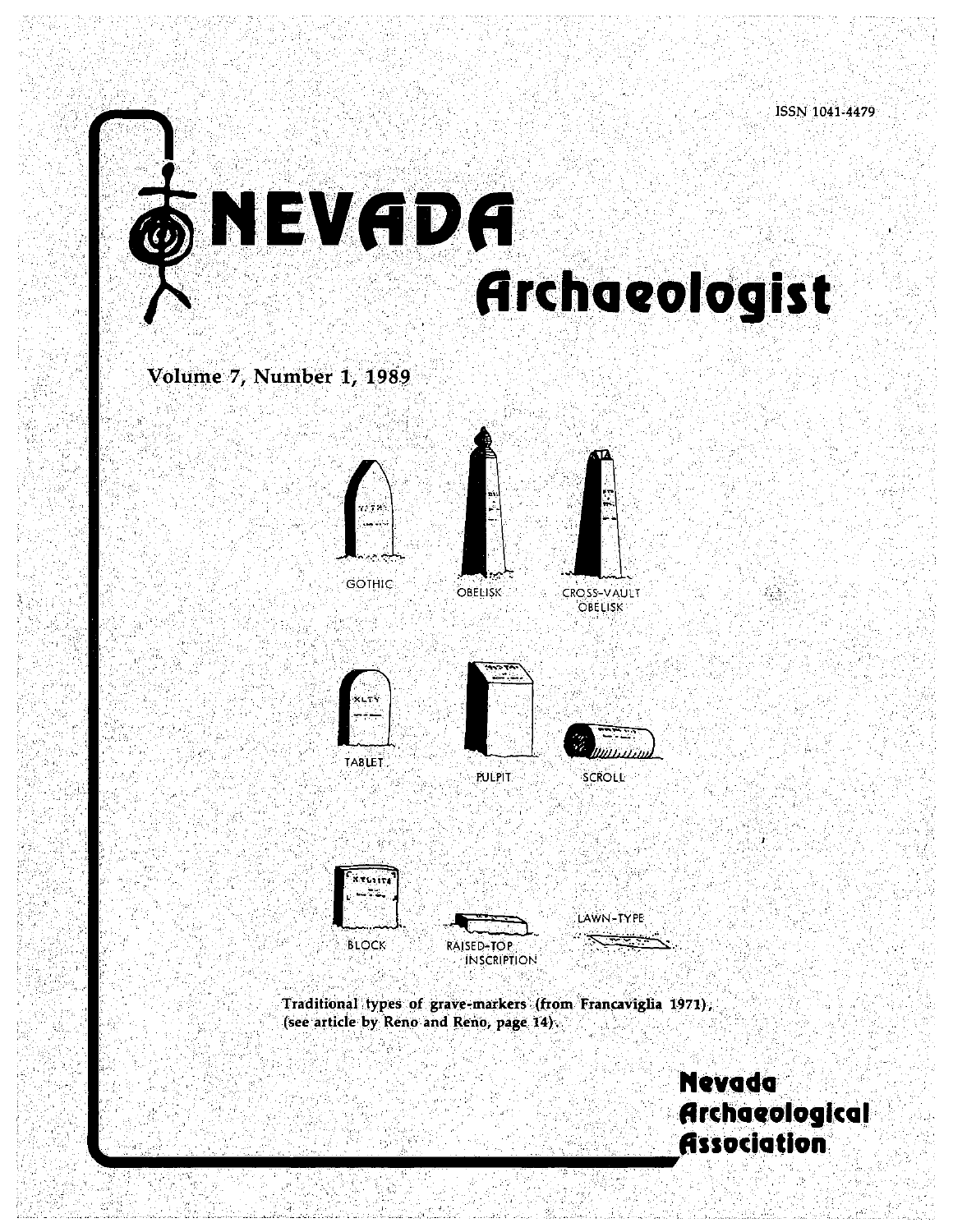

## NEVADA **Archaeologist**

Volume 7, Number 1

### EDITOR'S PAGE

The Nevada Archeologist (once again) must apologize to Thomas Stafford. In Volume 6, number 1, his name was left out of the acknowledgements in an article and in Volume 6, number 2, his name was misspelled due to a typographical error. In another printing error in the last issue, the scale bar was erased from the photograph on page 27.

This issue includes a diverse selection of papers covering prehistoric as well as historic archeology, and one article that discusses archeological method and interpretation. <sup>I</sup> hope to keep a balance in subject matter and <sup>I</sup> will be trying to find ways to improve our printing quality and the journal's overall attractiveness.

Special thanks go to Janis Klimowicz, editorial assistant, who singlehandedly creates the Nevada Archeologist by re-typing every submission in proper format, proofreading all pages, and ensuring that the illustrations, text, and tables are correctly arranged.

#### TABLE OF CONTENTS

| Archeological Research Along the Colorado River in Southern Nevada                                                                    |
|---------------------------------------------------------------------------------------------------------------------------------------|
| Notes on a Clovis Point From the Black Rock Desert, Nevada                                                                            |
| The Historic Cemetery at Silver City, Nevada: Recording Methods and Initial Findings                                                  |
| The Concept of "Carrying Range": A Method for Determining the Role Played<br>by Woodrats in Contributing Bones to Archeological Sites |
| Thin-Section Analysis of Mission Period Pottery from Baja California, Mexico                                                          |

1989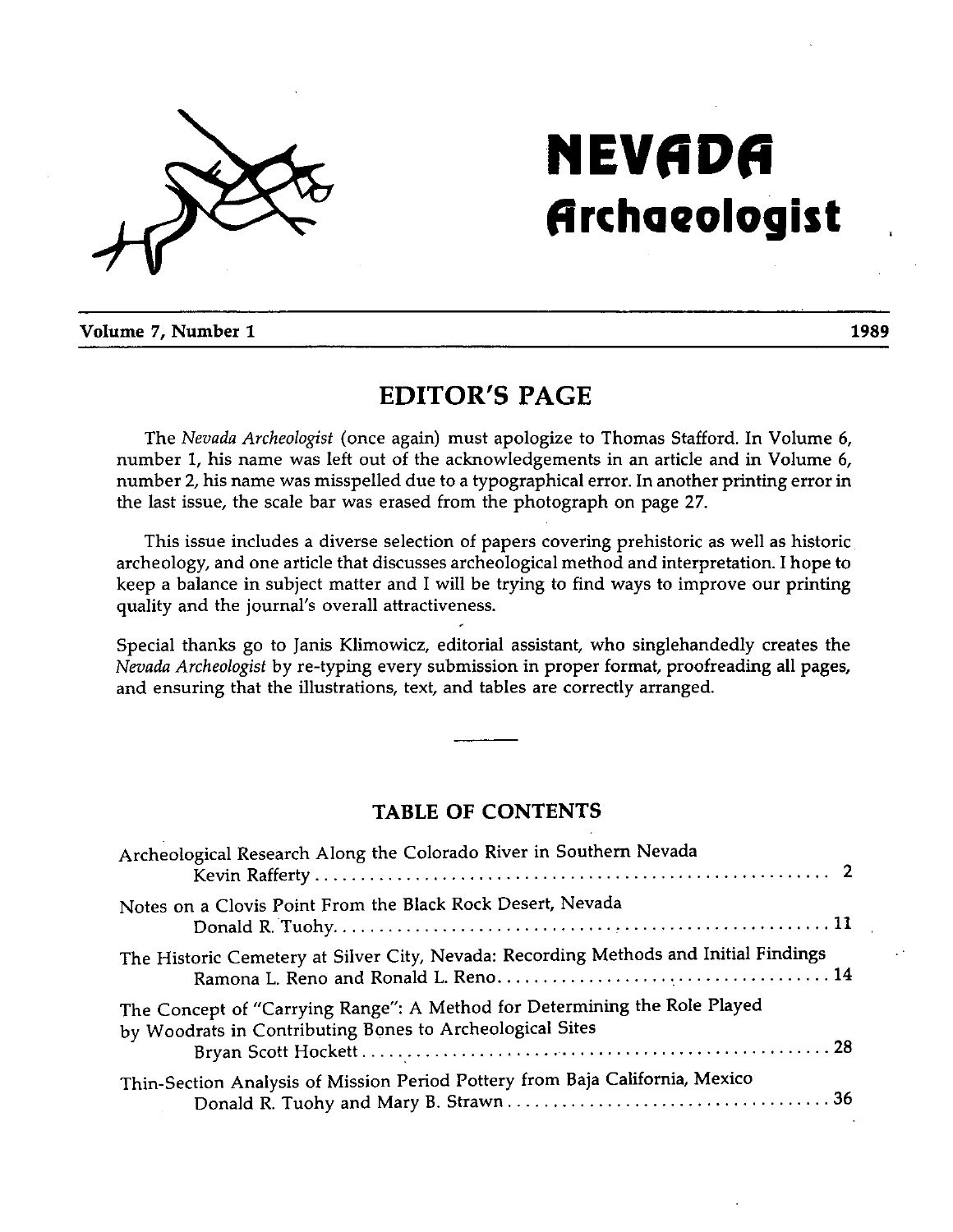Smith, G.H

1943 The history of the Comstock Lode: 1850—1920. University of Nevada Bulletin 37(3). Geology and Mining Series No. 37.

Strangstad, L.

1988 A Graveyard Preservation Primer. American Association of State and Local History, in

Cooperation with the Association for Gravestone Studies.

Zeier, C.D.

1988 Mining Camp Development in Central Nevada as Reflected by the 1880 Census. Paper Presented at the Society for Historical Archeology Meeting, Reno, Nevada.

#### THE CONCEPT OF "CARRYING RANGE": A METHOD FOR DETERMINING THE ROLE PLAYED BY WOODRATS IN CONTRIBUTING BONES TO ARCHEOLOGICAL SITES

Bryan Scott Hockett University of Nevada — Reno

#### Abstract

Woodrats (also known as pack rats) may accumulate bones and artifacts in caves, rockshelters, or open—air sites, and may also move objects that were originally deposited by other processes, such as human behavior. This paper describes the concept of Carrying Range, an analytical tool that might discriminate between bones brought to <sup>a</sup> fossil site by woodrats and those brought by other agents such as humans.

#### Introduction

Woodrats are known for their ability to construct houses and nests (Finley 1958; Olsen 1973; Warren 1910). The principal material used in construction varies depending upon the debris available within the woodrats' foraging range (Ashley 1971; Linsdale and Trevis 1951). Large sticks, twigs, leaves,

a<br>Kabupatèn Propinsi

cactus joints, and bones are some of the comon materials used in construction.

Archeologists and paleoecologists are aware that woodrats may accumulate bones as well as affect the distribution of bones in caves, rockshelters, and open-air sites (Emslie 1988; Heizer and Brooks 1965; Hoffman and Hays 1987; Mead and Philips 1981; Miller 1979). Faunal sites affected by woodrats may also contain bones and other artifacts left behind by prehistoric people.

Accurate interpretations of past human lifeways partially rests with our ability to differentiate between those bones utilized by humans from those bones accumulated by other agents. It is therefore imperative that woodrat bone collecting behavior be understood in an archeological context.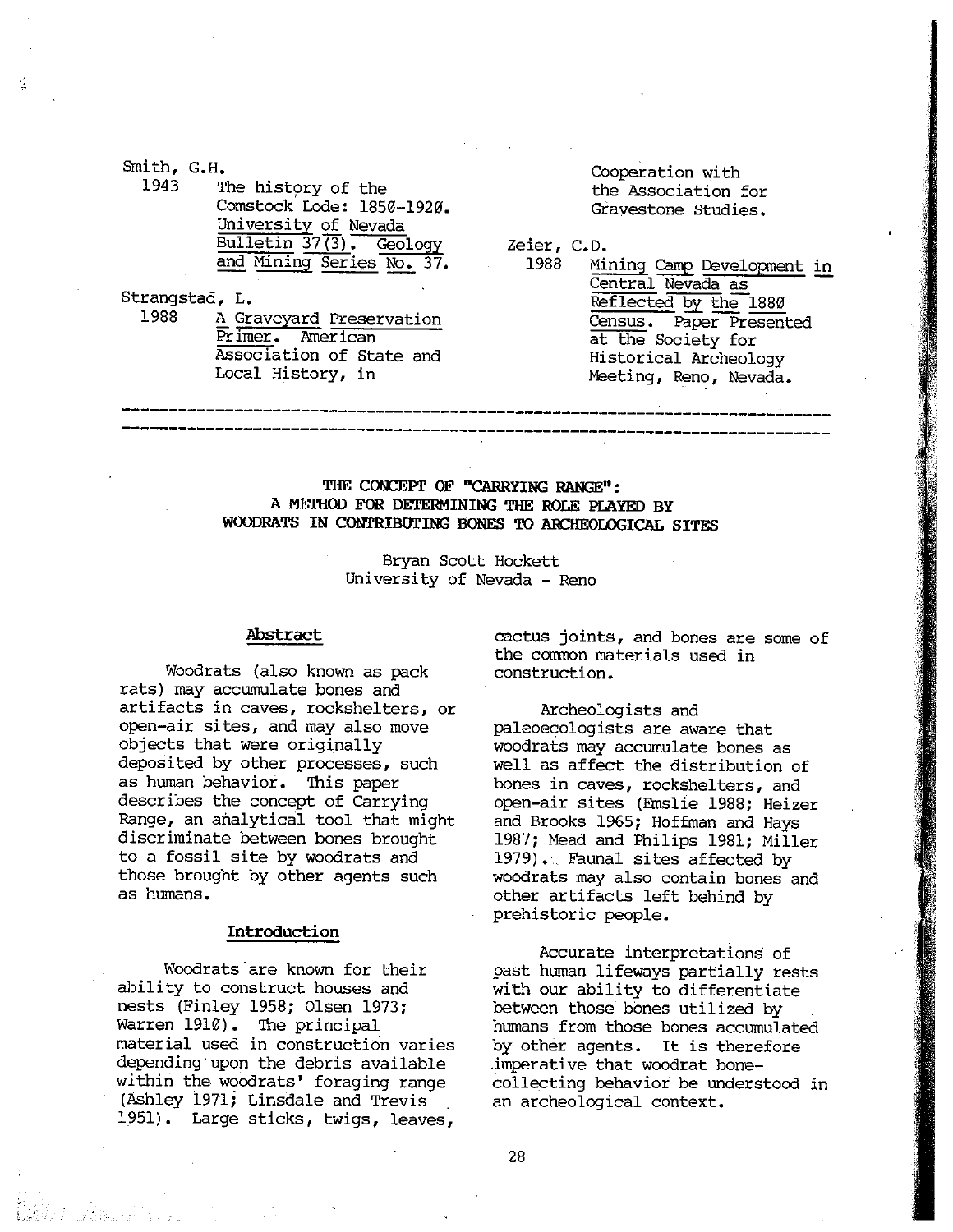#### The Study Area

Large bones collected from six nests of bushytail woodrat (Neotcma cinerea orolestes) (Durrant and Robinson 1962; Finley 1958) in the Cunnison Basin, west—central Colorado. One nest is located inside Haystack Cave, a late Pleistocene—Holocene locale, and the other five are located near the cave.

This paper reports on the bones • of deer (Odocoileus hemionus), cottontail (Sylvilagus nuttali), and elk (Cervus canadensis) collected by bushytail woodrats for nest—building and gnawing purposes. Although rodent bones were also present in the nests, these bones were not part of this analysis as it is not possible to determine if they were brought to the nests by woodrats, or if the animals died in the nests.

The deer, cottontail, and elk bones were collected as part of a preliminary study of woodrat bone collecting tendencies and capabilities in the Haystack Cave area. <sup>A</sup> more comprehensive study of the bones collected by bushytail woodrats is currently being conducted by the author.

#### Taphonciny

Forty—two bones other than rodent were collected in the six woodrat nests. Table <sup>1</sup> lists the location, element, element portion, generic identification, and marks on each bone collected.

Deer elements outnumber elements from cottontail and elk. Thirty—two of the thirty—seven identified elements are deer, or



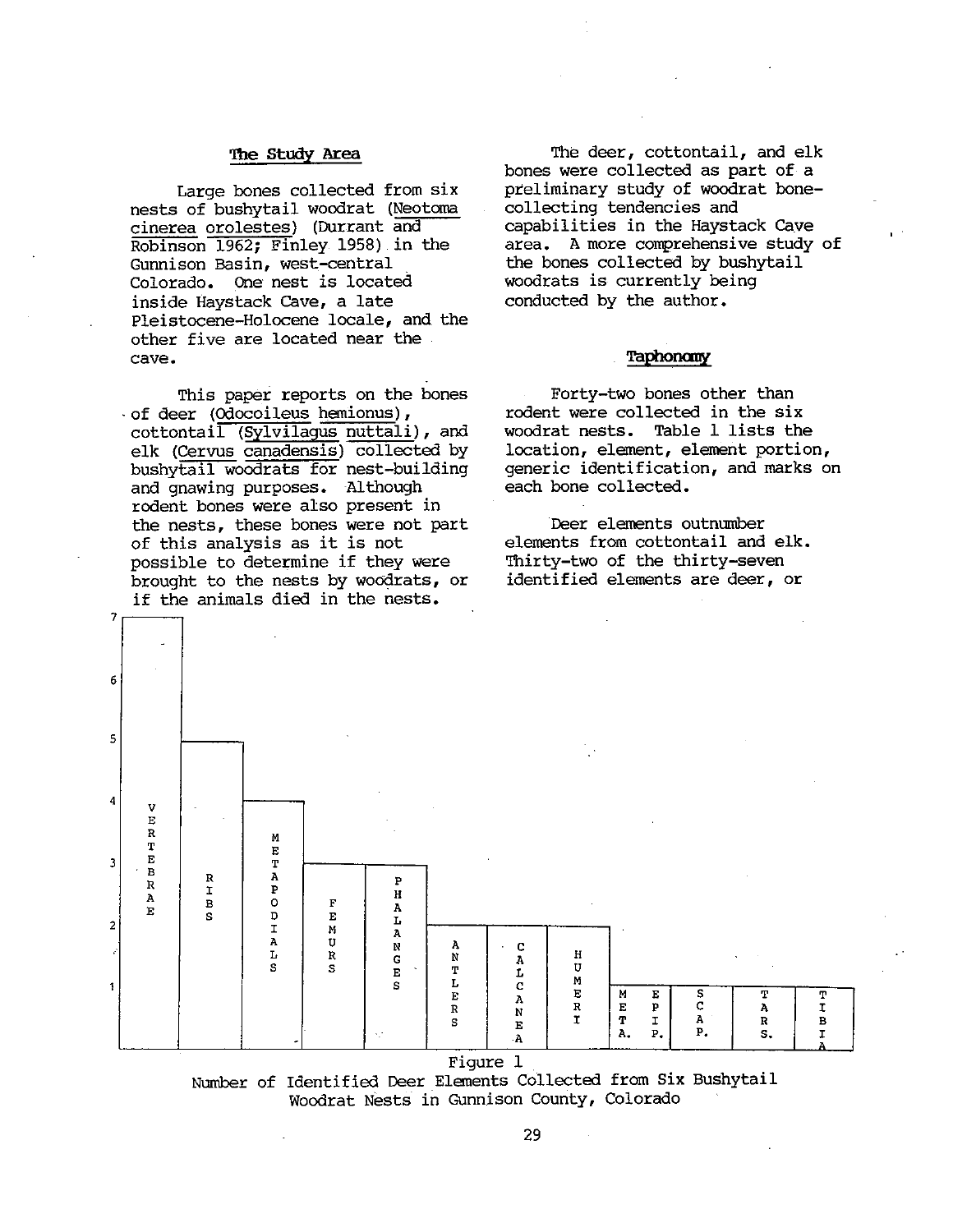TABLE 1

The Initial Data Recorded for Large Bones Collected from Six Bushytail Woodrat Nests in Gunnison County, Colorado

|           | Element    |          |                   | Attrition                                          |  |  |
|-----------|------------|----------|-------------------|----------------------------------------------------|--|--|
| Location  | Element    | Portion  | Genus             | Marks                                              |  |  |
|           |            |          |                   |                                                    |  |  |
| Nl-l      | vertebra   |          | Odocoileus        | poss. gnaw.                                        |  |  |
| $N1-2$    | metapodial |          | Odocoileus        | poss. gnaw. at prox. end; transverse cuts          |  |  |
| $N1-3$    | metapodial | proximal | Odocoileus        | gnaw.; puncture; spiral fract.                     |  |  |
| $NL-4$    | rib        |          | Odocoileus        | rodent gnaw.?                                      |  |  |
| $NL-5$    | phalange   |          | Odocoileus        | poss. gnaw. at dist. end; split longitud.          |  |  |
| N1-6      | mandible   |          | Sylvilagus        | ramus broken/gnaw.*                                |  |  |
| $N1 - 7$  | calcaneus  |          | Odocoileus        | undamaged**                                        |  |  |
| $N2-1$    | vertebra   |          | Odocoileus        | poss. gnaw.                                        |  |  |
| $N2 - 2$  | femur      | proximal | Odocoileus        | spiral fract.; head gnaw.; trochant. gnaw.         |  |  |
| $N2 - 3$  | scapula    |          | Odocoileus        | blade & glenoid area gnaw.                         |  |  |
| $N2 - 4$  | tibia-     |          | Sylvilagus        | metapod. & fibula broken; prox. tibia              |  |  |
|           | phalange   |          |                   | rodent gnaw.                                       |  |  |
| $N3-1$    | metapodial | proximal | Odocoileus        | dry-bone break                                     |  |  |
| $N3 - 2$  | vertebra   |          | Odocoileus        | extensive gnaw.                                    |  |  |
| $N3 - 3$  | humerus    | distal   | :Odocoileus       | spiral fract.; gnaw.; rodent gnaw.                 |  |  |
| $N3-4$    | antler     |          | Odocoileus        | poss. qnaw.                                        |  |  |
| $N3-5$    | vertebra   |          | Odocoileus        | undamaged                                          |  |  |
| $N3 - 6$  | rib        |          | Odocoileus        | ends broken/gnaw.                                  |  |  |
| N4-1      | vertebra   |          |                   | broken/gnaw.                                       |  |  |
| $N4 - 3$  | tarsal     |          | Odocoileus        | poss. gnaw.                                        |  |  |
| $N4-4$    | fragment   |          |                   | damaged                                            |  |  |
| $N4 - 5$  | femur      | distal   | Odocoileus        | gnaw.; spiral fract.; rodent gnaw.                 |  |  |
| $N4 - 6$  | vertebra   |          | Odocoileus        | extensive gnaw.; puncture                          |  |  |
| $N4 - 7$  | vertebra   |          | <b>Odocoileus</b> | qnaw.                                              |  |  |
| $N4-8$    | humerus    | proximal | Odocoileus        | dry-bone break; gnaw.                              |  |  |
| $N5-1$    | vertebra   |          | Cervus            | probable gnaw.                                     |  |  |
| $N5 - 2$  | rib        |          | Odocoileus        | gnaw.; puncture; transverse cuts                   |  |  |
| $N5-3$    | rib        |          | Odocoileus        | gnaw. & scoring                                    |  |  |
| $N5 - 4$  | rib        |          | Cervus            | gnaw.; scoring; pitting                            |  |  |
| $N5-5$    | vertebrae  |          | Sylvilagus        | broken                                             |  |  |
| N5-6      | vertebra   |          | Odocoileus        | extensively gnaw.                                  |  |  |
| $N5 - 7$  | femur      | distal   | Odocoileus        | gnaw.; furrowing, spiral fract.                    |  |  |
| $N5 - 8$  | rib        |          | Odocoileus        | dry-bone break; gnaw. & punctures;                 |  |  |
|           |            |          |                   | transverse cuts                                    |  |  |
| $N5 - 9$  | calcaneus  |          | Odocoileus        | undamaged                                          |  |  |
| $N5-10$   | metapodial |          | Odocoileus        | qnaw. at both ends                                 |  |  |
| N5-11     | tibia      | distal   | Odocoileus        |                                                    |  |  |
|           |            |          |                   | spiral fract.; gnaw. & scoring; transverse<br>cuts |  |  |
| $N5 - 12$ | fragment   |          |                   | damaged                                            |  |  |
| $N5 - 13$ | antler     |          | Odocoileus        | undamaged                                          |  |  |
| $N5 - 14$ | metapodial |          | Odocoileus        |                                                    |  |  |
|           | epiphyses  |          |                   | undamaged                                          |  |  |
| $N5 - 15$ | fragment   |          |                   |                                                    |  |  |
| N5-16     | fragment   |          |                   | gnaw. on ends                                      |  |  |
| $N6 - 1$  | phalange   |          | Odocoileus        | gnaw. on ends                                      |  |  |
| $N6-2$    | phalange   |          |                   | extensive rodent gnaw.                             |  |  |
|           |            |          | Odocoileus        | extensive rodent gnaw.                             |  |  |

\*refers to <sup>a</sup> bone in which the agent that caused the damage is unclear \*\*refers to those bones that display no damage or strictly weathering damage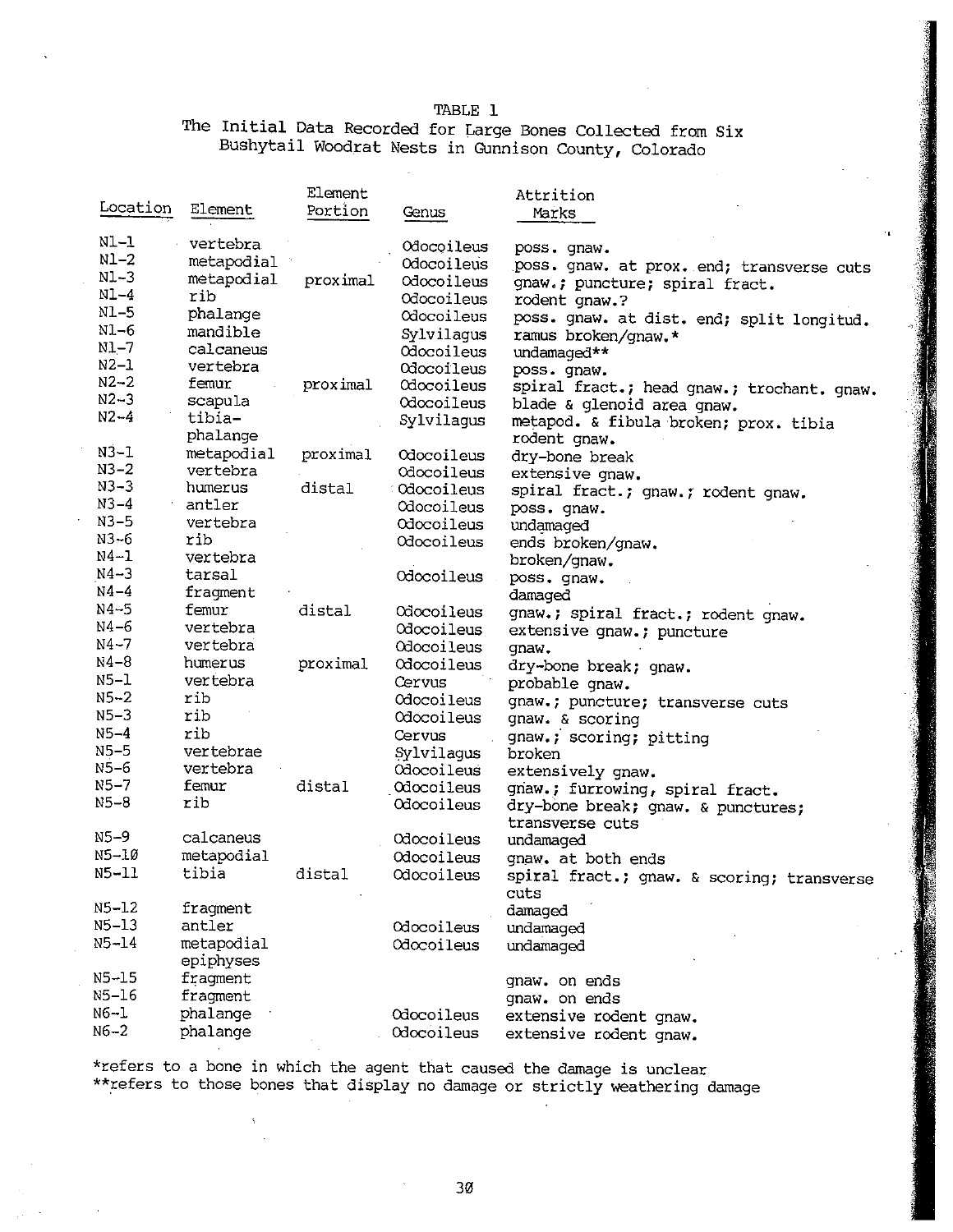86.5% of the total identified. Figure <sup>1</sup> illustrates the deer elements collected by the woodrats, and the number of identified specimens per element. The axial skeleton is well represented by twelve (37.5%) of the thirty—two deer elements.

The deer elements collected by the woodrats are probably a reflection of several factors. The vertebrae and ribs may be common simply as a reflection of the fact that they are abundant elements in an ungulate carcass. Another potential reason for their abundance may be the biasing that results from carnivore scavenging of limb bones. The majority of the deer carcasses observed in the study area were represented by the complete pelvic girdle, vertebrae, and ribs, while the entire crania and all or most limb bones were typically absent from the main carcass scatter. If the ungulate death site is outside the woodrats' foraging range, carnivores such as coyote may carry limb elements within the woodrats' foraging range. Many ungulate limb bones were located near mesa bases directly underneath the woodrat nests.

Support for the proposition that carnivore behavior must be understood to understand woodrat bone—collecting behavior comes from the fact that 51.3% of the nonrodent bones collected by the woodrats specifically displays signs of carnivore damage. In addition, nearly all deer limb elements show positive signs of carnivore damage.

Another factor affecting element composition may be the dimensions and weight of particular elements. This will be discussed in the next section.

Woodrats also collect coyote scats for nest—building material. <sup>A</sup> total of three coyote scats were collected in two of the six nests. Bushytail woodrats in the study area are potential contributors of scats (and thus the microfaunal remains found within these scats) to archeological sites (see Hockett <sup>1988</sup> for further details regarding the scat bones).

Few bones had been gnawed by the woodrats. Although signs of gnawing on bones have been considered in the literature to be a clear indication of the relative contribution that porcupines made to fossil bone assemblages (Binford 1984; Brain 1981; Hendy and Singer 1965), it does not appear that gnawing is as diagnostic a characteristic for woodrats.

The weathering stages of the bones (Behrensmeyer 1978) ranged from Stage <sup>1</sup> (degreased but still fairly fresh) to Stage <sup>4</sup> (extreme weathering). The condition of the bones at the time woodrats first collected them is unknown.

Ŵ

Woodrat bone—collecting behavior is a complex process. For example, both direct and indirect interactions between woodrats and coyotes may accumulate bones in archeological sites. The direct interactions include coyotes feeding on woodrats and defecating microfaunal woodrat remains in archeological assemblages. The indirect interactions include woodrats exploiting bones damaged by carnivores and the scats of coyotes for nest—building material. Coyotes may also utilize archeological sites to feed on rabbit, deer, and elk remains. Therefore, coyotes directly contribute similar bones indirectly collected by woodrats for nest—building and gnawing purposes.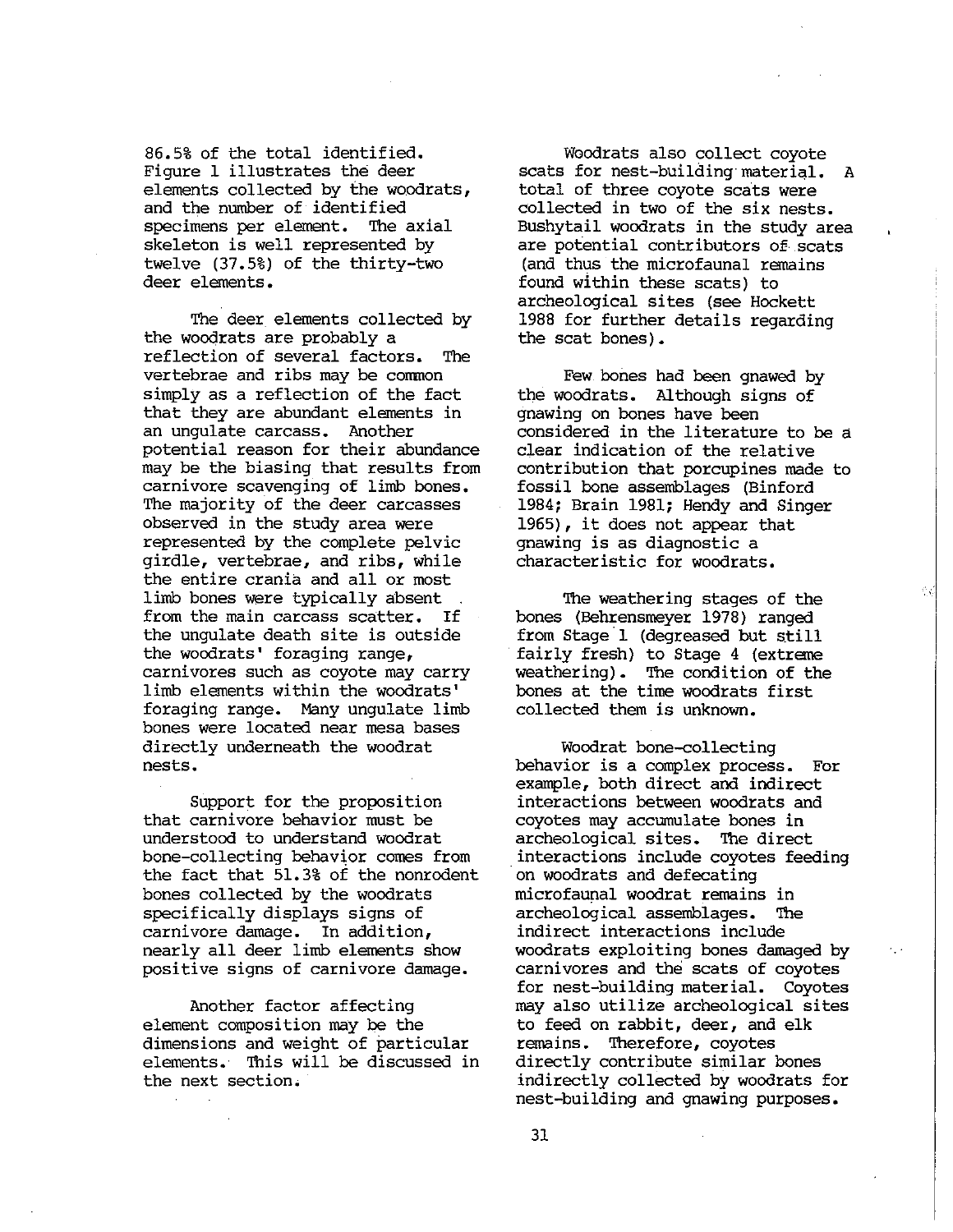#### Table 2 Individual CR Measurements for Large Bones Collected from Six Bushytail Woodrat Nests in Gunnison County, Colorado

| Location       | Minimum Width        | Weight           | Length               |
|----------------|----------------------|------------------|----------------------|
| $N1 - 1$       | $2 \,$ mm            | 5,4q             | 40 mm                |
| $N1 - 2$       | 11<br><b>TUTT</b>    | 37.6g            | 176 mm               |
| $N1 - 3$       | $2 \text{ mm}$       | 23.9q            | 163 mm               |
| $N1 - 4$       | $4 \text{ mm}$       | 2.3q             | 84 mm                |
| $N1 - 5$       | 1<br>rm              | 2.9 <sub>g</sub> | 41 mm                |
| $N1 - 6$       | 1<br>mm              | 1.1q             | 37 mm                |
| N1-7           | 5 mm                 | 27.89            | 94 mm                |
| $N2-1$         | $2 \pi n$            | 10.4q            | 53 mm                |
| $N2-2$         | 3<br>mm              | 18.8q            | 123 mm               |
| $N2 - 3$       | $.5 \,$ mm           | 17.8g            | 128 mm               |
| $N2 - 4$       | $3 \text{ mm}$       | 4.1q             | 101 mm               |
| $N3-1$         | 2<br>mm              | 14.2q            | 59 mm                |
| $N3 - 2$       | 2<br>mm              | 6.5q             | 34 mm                |
| $N3 - 3$       | 3<br><b>ππ</b>       | 17.7g            | 80 mm                |
| $N4 - 1$       | 2<br>(mm             | 1.4g             | 37 mm                |
| N4-3           | 5<br>mm              | 3.8g             | 18 mm                |
| $N4 - 4$       | 4<br>$m_{\rm B}$ .   | .9g              | $20$ mm              |
| $N4-5$         | 3<br>mm              | 54.5g            | 95 mm                |
| $N4 - 6$       | 3<br><b>mm</b>       | 22.6q            | 95 mm                |
| N4-7           | з<br>mm              | 8.9q             | 44 mm                |
| $N4 - 8$       | 3<br>ग्रहार          | 49.2a            | 181 mm               |
| $N5 - 1$       | 5<br>mm              | 27.7q            | 107 mm               |
| $N5 - 2$       | $\overline{2}$<br>ma | 18.1g            | 295<br>mu            |
| $N5-3$         | $2 \text{ mm}$       | 7.8q             | 153 mm               |
| $N5-4$         | $2 \,$ mm            | 31.8q            | 199 mm               |
| $N5-5$         | 3<br>$n_{\rm T}$     | 3.6q             | $117$ mm             |
| N5-6           | 2<br>$n_{\rm T}$     | 2.5 <sub>7</sub> | 65 mm                |
| NS-7           | $3 \, \text{mm}$     | 19.1q            | 70 mm                |
| N5-8           | 1<br>mm              | 8.09             | 182 mm               |
| N5-9           | 5<br>mm              | 27.1g            | 91.<br>mu            |
| $N5 - 10^{-7}$ | 7<br>$\pi\pi$        | 36,8q            | 180 mm               |
| $N5 - 11$      | 3<br>mm              | 51.1q            | 179 mm               |
| $NS - 12$      | 3<br>mm              | 12.1g            | 99 mm                |
| N5-13          | 3<br>mm              | 33.2g            | 86 mm                |
| $N5 - 14$      | 8 mm                 | 2.7g             | 20 mm                |
| $N5-15$        | $2 \text{ mm}$       | 7.8q             | 103 mm               |
| NS-16          | $2 \text{ mm}$       | 14.9g            | $85$ mm              |
| $N6 - 1$       | 8 mm                 | 4.9q             | $30 \cdot \text{mm}$ |
| N6-2           | 6 mm                 | 8.7q             |                      |

Put another way, woodrat and coyote woodrat nest, but were found on a utilization of a cave or rockshelter slope leading up to the nest. utilization of a cave or rockshelter may contribute similar faunal remains with few apparent diagnostic The greatest minimum width of attributes to distinguish between any of the bones is eleven<br>them. Nevertheless, deciphering the millimeters, measured on a deer them. Nevertheless, deciphering the millimeters, measured on a deer agents and events responsible for metapodial collected from Nest 1. agents and events responsible for<br>the deposition of all bones at archeological sites is crucial to accurate interpretations, bone is a deer rib which measures

. . .

distinguish between bones brought to a site by woodrats from those brought to <sup>a</sup> site by other agents (including humans)? <sup>A</sup> Carrying Range (CR) is proposed as an initial step toward answering this question.

The rationale for establishing a CR is that there must be a fixed range to the width, weight, and length of a bone which a woodrat can clasp and carry or drag into archeological sites. These ranges<br>are expected to be much less for woodrats than for coyotes and many other carnivores and humans.

The CR was developed by taking<br>three measurements on each bone collected from the six bushytail woodrat nests. The minimum width of each bone was measured to the nearest millimeter. The minimum<br>width measures how wide a woodrat must have opened its jaws to clasp onto the thinnest portion of each bone. The weight of each bone was recorded to the nearest tenth of a<br>qram. Finally, the length of each bone was measured to the nearest millimeter.

The results of the three measurements taken on each bone are displayed in Table 2. Bones N3—4 through N3-6 were not included since they were not physically in the

The heaviest bone is a deer femur<br>weighing 54.5 grams. The longest . 295 millimeters in length. These . three measurements may be viewed as Development of the Carrying Range individual ranges which comprise a . more general Carrying Range. These How can archeologists individual ranges are a maximum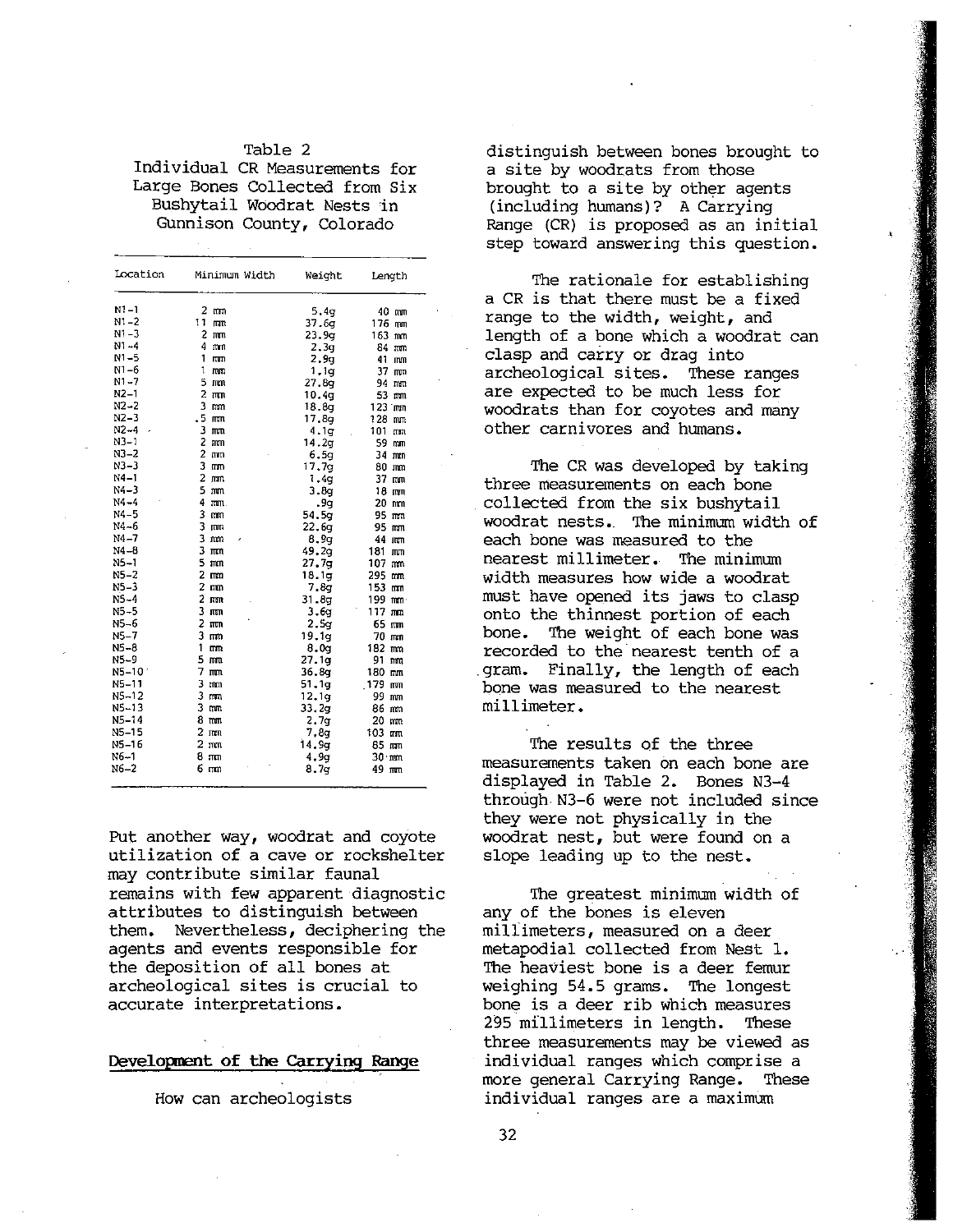minimum width range (MMW), a maximum weight range (MXW), and <sup>a</sup> maximum length range (MXII). The combination of the three ranges form the CR. The Meotoma cinerea orolestes CR is established at  $\lim_{t \to 54.59}$ , 295mm.

It may be that <sup>a</sup> woodrat cannot carry or drag a bone which has the dimensions and weight equal to the CR into archeological sites. This will be determined as more bones are colleeted from woodrat nests and measured. Nevertheless, it is proposed that the CR may be <sup>a</sup> useful tool to separate assemblages in terms of site—formation agents. It is suggested that each bone recovered from archeological sites of known woodrat activity be measured for MMW, MXW, and MXL. If none of the three individual ranges exceed their CR counterpart (llmn for NW, 54.5g for MXW, 295nm for MXL), then the bone in question may have been deposited at the site by woodrats. Bones whose individual range(s) exceed their CR counterpart were probably deposited at the site by agents other than woodrats.

It is understood that variation between woodrat species and among members of the same species will have an affect on the bones each individual is capable of dragging or carrying. Therefore, <sup>a</sup> different CR may be needed for each species of woodrat.

.me difference between ground level sites and those, sites that reqüirë vertical climbing to access them will also affect the CR. The deer metapodial which measured llmm for MMW was carried or dragged 2.4 meters up <sup>a</sup> nearly vertical slope into its nest. The.deer femur which weiqhed 54.5g for MXW was carried or dragged 3.5 meters up <sup>a</sup> nearly vertical slope into its nest. The deer rib which measured 295mm for

MXL was carried or dragged 2.8 meters up <sup>a</sup> nearly vertical slope into its nest. More quantification data are needed to establish if different Carrying Ranges are necessary for variation in vertical access to sites.

The CR must be used with other types of data and an appreciation for all current taphonomic knowledge. For example, the percentage of articular ends present on ungulate limb bones, charring patterns, cut mark data, and the presence of hearths may all be combined to suggest human modification to relatively unambiguous faunal remains. The CR's value lies with bones in deposits whose origins are ambiguous. It is <sup>p</sup>hilosophically preferable to discount certain bones as potentially brought to <sup>a</sup> site by woodrats than to assume they were brought to <sup>a</sup> site by humans. Finally, one of the CR's greatest assets is that it is not affected by disturbance. Many North American archeological sites have been' heavily disturbed, yet disturbance has no affect upon woodrat CRs.

#### Conclusion

Archeologists are growing more sensitive to the role natural agents play in bone accumulation. Yet, often conclusions about the role of human behavior in depositing bones are drawn based upon spatial associations between bones and artifacts alone. The presence of human artifacts or bones modified by humans does not unequivocally mean that all of, the associated bones were deposited by humans as well. Wherever woodrat activity is found, woodrat bone-collecting behavior must be considered.

 $\sim 100$ 

 $33$ 

 $\frac{1}{2}$  ,  $\frac{1}{2}$  ,  $\frac{1}{2}$  ,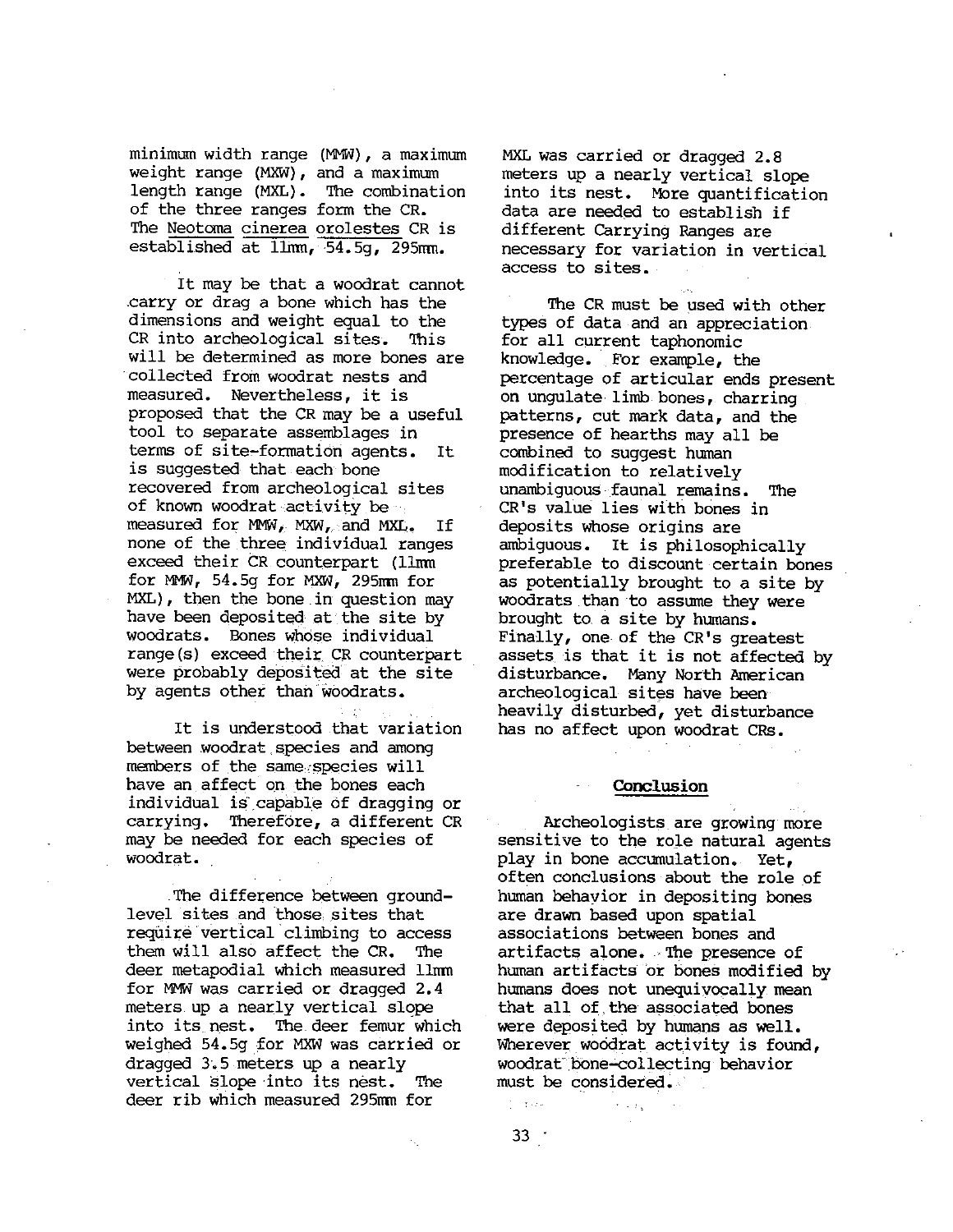It is conceivable that woodrats exploited bones from culturally modified carcasses in the past. Sticks and twigs make up the bulk of woodrat nest—building material, and it is possible that woodrats could have brought arrow and spear shafts into archeological sites. Stone artifacts and human feces may also be collected by woodrats. Understanding all facets of woodrat collecting behavior is vital. Woodrat Carrying Ranges may <sup>p</sup>lay <sup>a</sup> role in increasing the accuracy of archeological interpretations of past human lifeways.

#### Acknowledgements

Gary Haynes made helpful comments and suggestions on an earlier draft of this paper.

This report stems from <sup>a</sup> thesis completed at San Diego State University. I thank my committee members - Lois Lippold, Larry Leach, and Thomas Rockwell — for their interest and helpful conments. Lois Lippold and Richard Cerutti of the San Diego Natural History Museum helped in identifying the bones.

I am indebted to David Nash for including me in the Haystack Cave field crew. Arden Anderson and all the Park Rangers and government personnel working in and around Gunnison have been more than supportive.

#### References Cited

Ashley, T.R.

1971 Arthropods in the sleeping nests of the dusky—footed wood rat, Neotoma fuscipes, in San Diego County, California. Unpublished M.A. Thesis,

#### San Diego State University.

Behrensmeyer, A.K.

- 1978 Taphonomic and ecologic information from bone weathering. Paleobiology 4 (2) :150—162.
- Binford, L.R. 1984 Faunal Remains from Kiasies River Mouth. Orlando: Academic Press.
- Brain, C.K.
	- The Hunters or the Hunted? Chicago: University of Chicago Press. 1981
- Mammals of the Gunnison River Basin. IN D.M. Pendergast (Ed.), Pp. 233-263, Ecological Studies of the Flora and Fauna of the Curecanti Reservoir Basins, Western Colorado. University of Utah Anthropological Papers 59. Durrant, S. and E.B. Robinson 1962

Enslie, S.D.

<sup>1988</sup> Vertebrate paleontology and taphonomy of caves in Grand Canyon, Arizona. National Geographic Research  $4(1):128-142$ .

Finley, R.B.

- The wood rats of Colorado: Distribution and ecology. University of Kansas Publications, Museum of Natural History  $10(6)$ : 213-552. 1958
- Heizer, R.F. and R.A. Brooks 1965 Lewisville – ancient campsite or wood rat houses? Southwestern Journal of Anthropology 21 (2) :155—165.